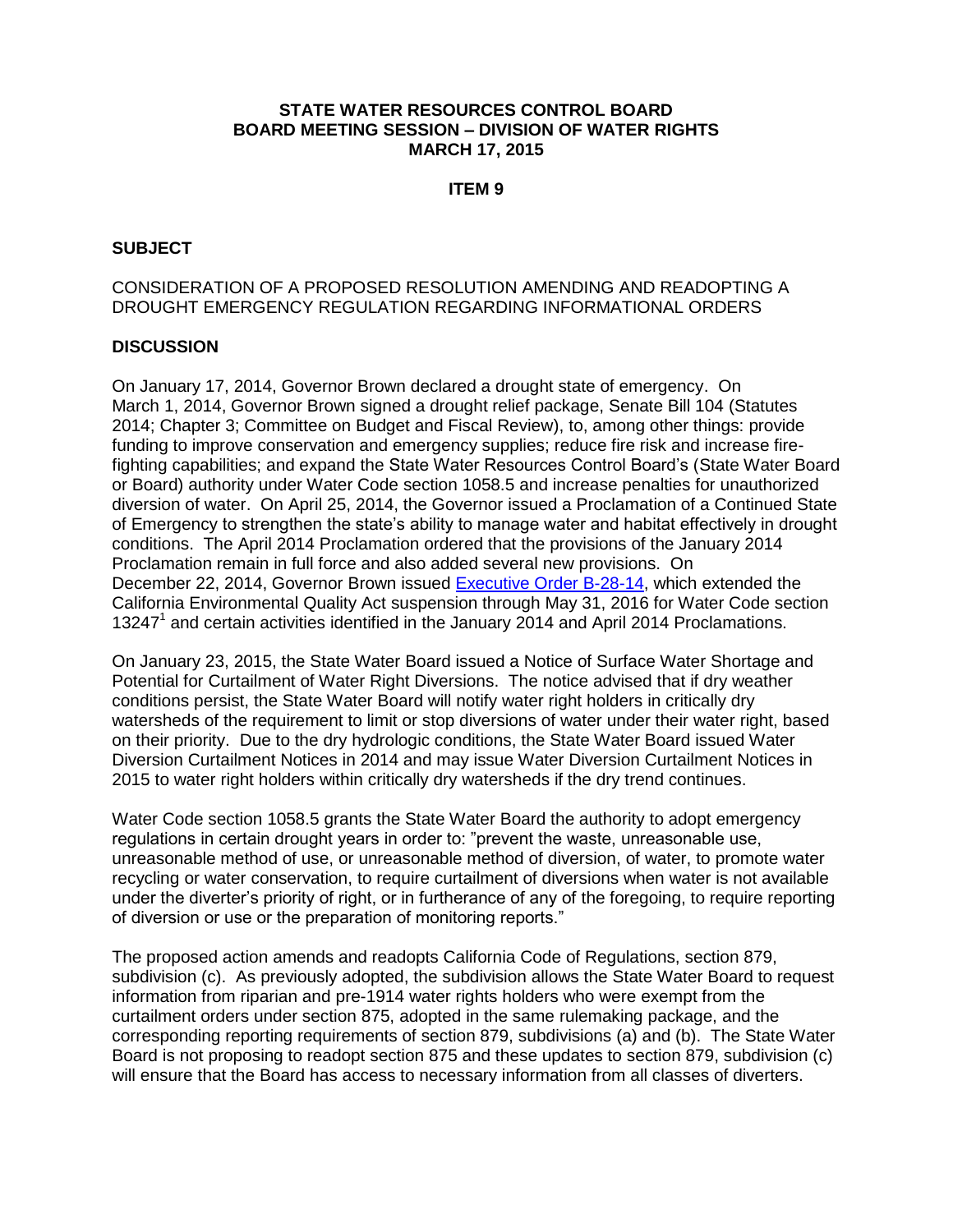First, the updates allow the Board to request the specified information from any water right holder in response to a complaint, recognizing that many junior diverters may not be subject to section 879 subdivisions (a) and (b). The changes further allow the Board to request information from a water right holder, diverter or user asserting a right to divert under a pre-1914 or riparian right in response to an investigation, curtailment order or any notice of curtailment. Similarly, it would allow the Board to gather information from persons asserting a right to divert under a contract or water transfer for which the Board has not approved a change petition and for which no record has been filed with the Board, in response to an investigation, curtailment order or any notice of curtailment. Information on the claimed right may also be sought upon receipt of information that indicates actual or threatened waste, unreasonable use, unreasonable method of diversion, or unlawful diversion.

## **POLICY ISSUE**

Should the State Water Board adopt the proposed resolution?

## **FISCAL IMPACT**

This activity is budgeted within existing resources, and no additional fiscal demands will occur as a result of approving this item.

### **REGIONAL BOARD IMPACT**

None.

## **STAFF RECOMMENDATION**

Staff recommends that the State Water Board adopt the proposed resolution amending and readopting the emergency regulation.

State Water Board action on this item will assist the Water Boards in reaching Goals 3 and 6 of the Strategic Plan Update: 2008-2012. Goal 3 is to increase sustainable local water supplies available for meeting existing and future beneficial uses by 1,725,000 acre-feet per year, in excess of 2002 levels, by 2015, and ensure adequate flows for fish and wildlife habitat. Goal 6 is to enhance consistency across the Water Boards, on an ongoing basis, to ensure our processes are effective, efficient, and predictable, and to promote fair and equitable application of laws, regulations, policies and procedures.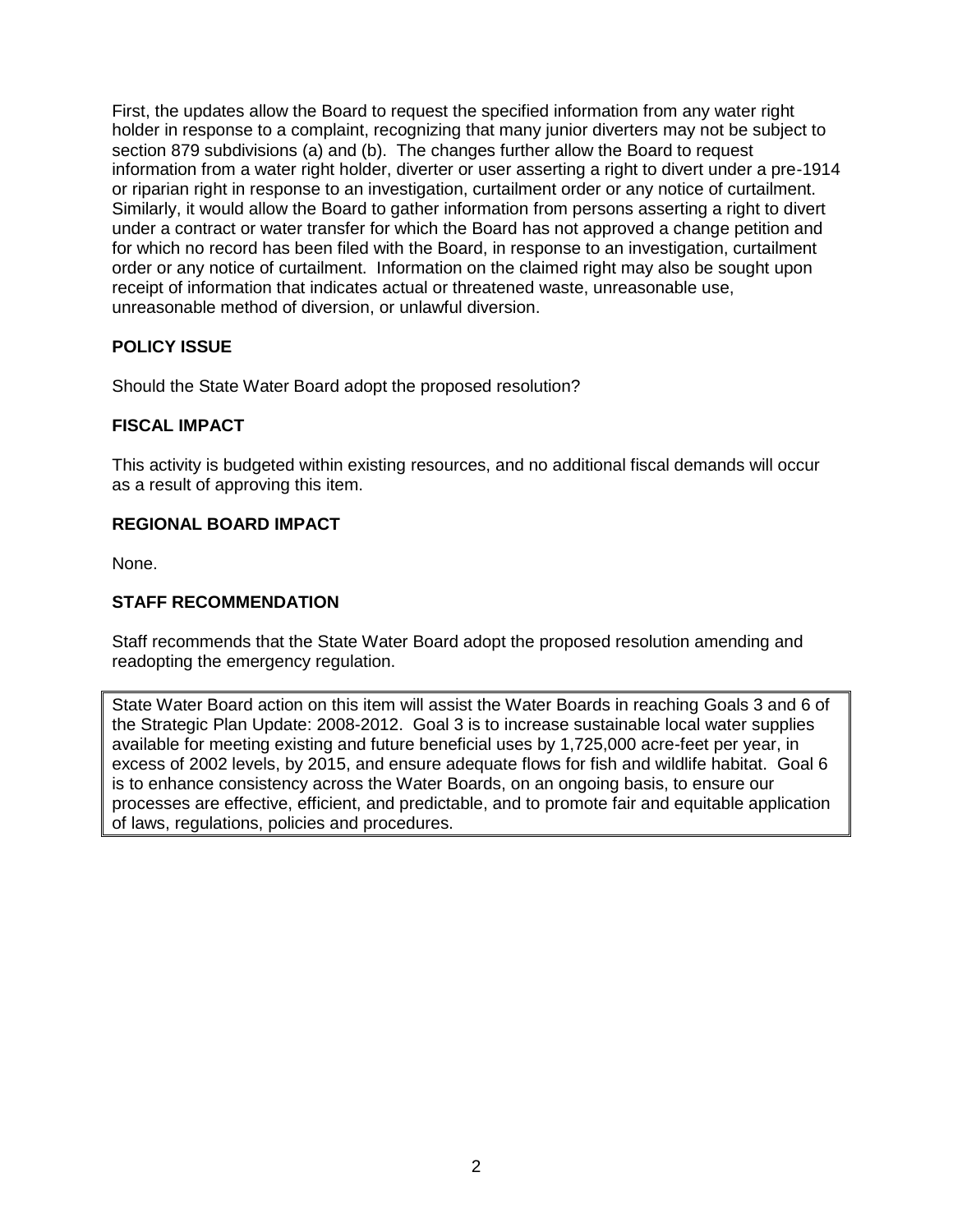### **STATE WATER RESOURCES CONTROL BOARD RESOLUTION NO. 2015-**

### AMENDING AND READOPTING A DROUGHT EMERGENCY REGULATION REGARDING INFORMATIONAL ORDERS

### WHEREAS:

- 1. On January 17, 2014, Governor Brown declared a drought state of emergency. On March 1, 2014, Governor Brown signed a drought relief package, Senate Bill 104 (Statutes 2014; Chapter 3; Committee on Budget and Fiscal Review), to, among other things: provide funding to improve conservation and emergency supplies; reduce fire risk and increase firefighting capabilities; and expand the State Water Resources Control Board's (State Water Board or Board) authority under Water Code section 1058.5 and increase penalties for unauthorized diversion of water. On April 25, 2014, the Governor issued a Proclamation of a Continued State of Emergency to strengthen the state's ability to manage water and habitat effectively in drought conditions. The April 2014 Proclamation ordered that the provisions of the January 2014 Proclamation remain in full force and also added several new provisions. In addition, the drought declaration suspended California Environmental Quality Act (CEQA) review for many of the state's response to drought, including the issuance of drought emergency regulations under Water Code section 1058.5. On December 22, 2014, in light of the continued lack of rain, Governor Brown [issued Executive](http://gov.ca.gov/news.php?id=18815)  [Order B-28-14,](http://gov.ca.gov/news.php?id=18815) which extended the CEQA suspension for drought emergency regulations through May 31, 2016.
- 2. California is currently in the fourth year of a drought. Water year 2012 was categorized as below normal, calendar year 2013 was the driest year in recorded history for many parts of California, water year 2014 was the third driest year in the 119 years of record, and water year 2015 has begun on a similar dry trend, with precipitation below average, snowpack water content far below average, and many key reservoirs in the state at far below normal capacity.
- 3. On January 23, 2015, the State Water Board issued a Notice of Surface Water Shortage and Potential for Curtailment of Water Right Diversions. The notice advised that if dry weather conditions persist, the State Water Board will notify water right holders in critically dry watersheds of the requirement to limit or stop diversions of water under their water right, based on their priority. Due to the dry hydrologic conditions, the State Water Board issued Water Diversion Curtailment Notices in 2014 and may issue Water Diversion Curtailment Notices in 2015 to water right holders within critically dry watersheds if the dry trend continues.
- 4. As previously adopted, California Code of Regulations, section 879, subdivision (c), authorized the Deputy Director for Water Rights to issue informational orders in response to complaints alleging interference with a water right by a riparian or a pre-1914 appropriative water right holder, or where the Division receives information that indicates unlawful diversion of stored water by riparian or pre-1914 appropriative water rights holders. The Deputy Director issued two such orders to known claimants of pre-1914 and riparian rights in response to allegations of interference with water rights and unauthorized diversions of stored water. Order [WR 2014-0030-DWR](http://www.waterboards.ca.gov/waterrights/board_decisions/adopted_orders/orders/2014/wro2014_0030_dwr.pdf) affects approximately 23 claimants along the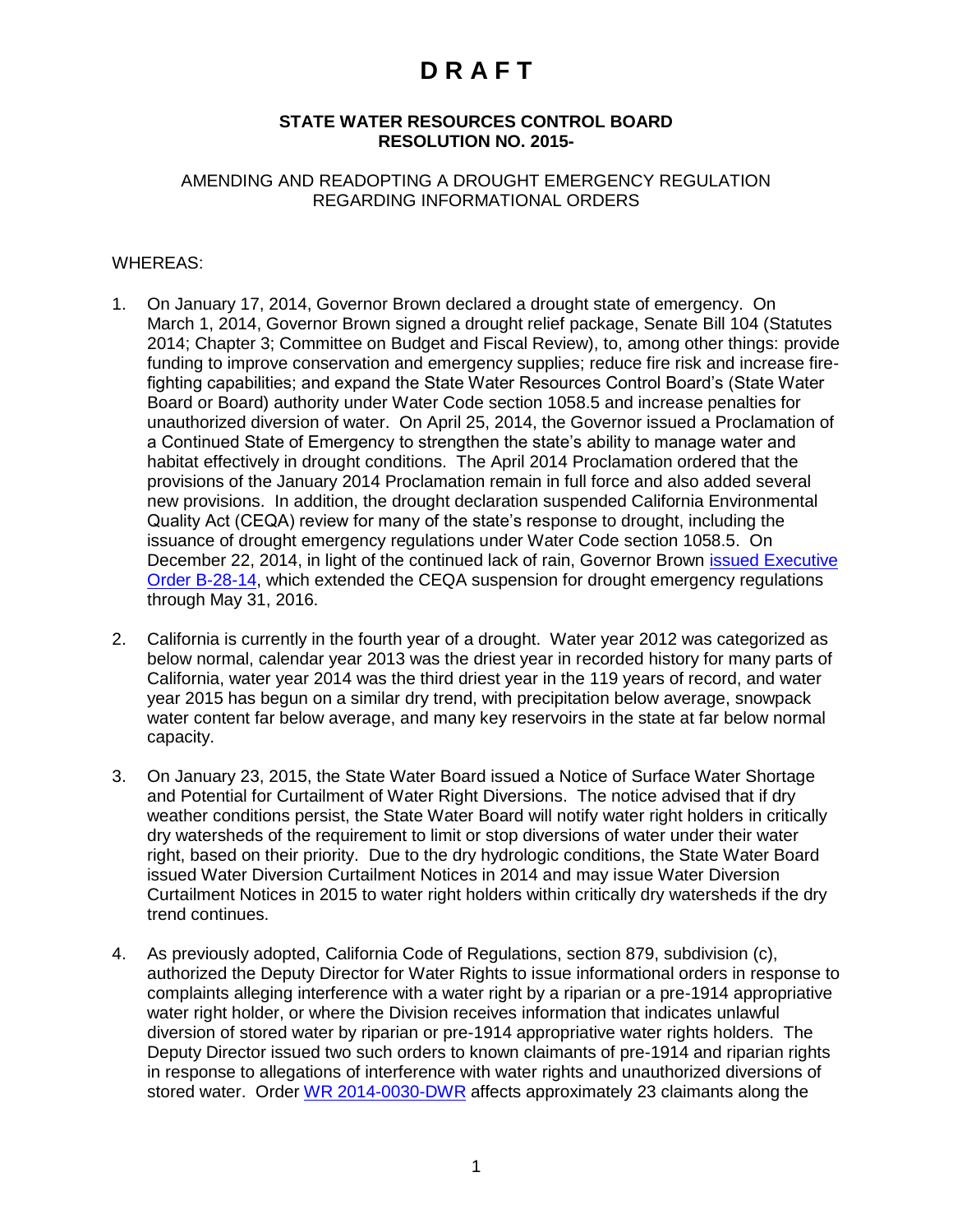San Joaquin River immediately below Friant Dam, and Order [WR 2015-0002-DWR](http://www.waterboards.ca.gov/waterrights/board_decisions/adopted_orders/orders/2015/wro2015_0002.pdf) affects approximately 450 right claimants in the Sacramento, San Joaquin and Delta watersheds. The emergency regulation would extend the Deputy Director's authority to enforce the existing orders and authorize the Deputy Director to issue additional orders in response to similar complaints or information.

- 5. In order to effectively administer the State's water right system, the State Water Board needs to be able to effectively account for all diversions, project water availability, and ensure that water is used solely by persons holding valid rights and without waste or unreasonable use or unreasonable method of diversion. Riparian and pre-1914 rights are among the most senior water rights, and have a large impact on the availability of water in drought years. However, diversions under any claim of right, or under claim of contract purchase or water transfer, may also impact water availability during drought years. The State Water Board has little information regarding many of these diversions, their relative priorities, and their validity. During the ongoing drought, there is insufficient supply and diversion by persons lacking valid rights injures other right diverters. The emergency regulation would authorize the Deputy Director to issue informational orders against any water right holder, diverter or user in response to complaints, assertions of previously unasserted claims of right, contract or transfer, and where information indicates actual or threatened waste, unreasonable use or method of diversion, or unlawful diversions by any water right holder, diverter or user.
- 6. In 2014, the State Water Board conducted nearly 950 field inspections to determine compliance with curtailment notices. The field inspection program, and the submittal of responses to curtailment notices, found that many persons who received curtailment notices for a post-1914 right claimed a riparian or pre-1914 right for continued diversions. In many instances, the claimed right had never been reported to the Division, even though riparian and pre-1914 diversions must typically be reported under Water Code section 5100 et seq. Because a diversion made by the holder of more than one right is made first under any applicable senior right, with diversion occurring under a more junior right only after the senior right has been satisfied, the large number of such claims suggests accounting problems, failure to file claims, and/or falsification. The Division will use informational orders, authorized under the emergency regulation, to obtain information on previously unclaimed rights and also regarding certain known claims. This information will include diversion amounts and the basis and extent of claims.
- 7. Similarly, some diverters have responded to curtailment inspections or notices by asserting the right to divert under the rights of another. The Division will use informational orders to obtain information on claims to divert under a contract or water transfer for which the Board has not approved a change petition and for which no record has been filed with the Board. Such transfers must neither effect a new water right nor injure other legal users of water, and compliance with these requirements can be difficult to ensure, particularly in drought hydrology. The current extreme drought warrants provision of further information regarding such claims made in response to inquiries for compliance with these rules.
- 8. Water Code section 1058.5 grants the State Water Board the authority to adopt emergency regulations in certain drought years in order to: "prevent the waste, unreasonable use, unreasonable method of use, or unreasonable method of diversion, of water, to promote water recycling or water conservation, to require curtailment of diversions when water is not available under the diverter's priority of right, or in furtherance of any of the foregoing, to require reporting of diversion or use or the preparation of monitoring reports."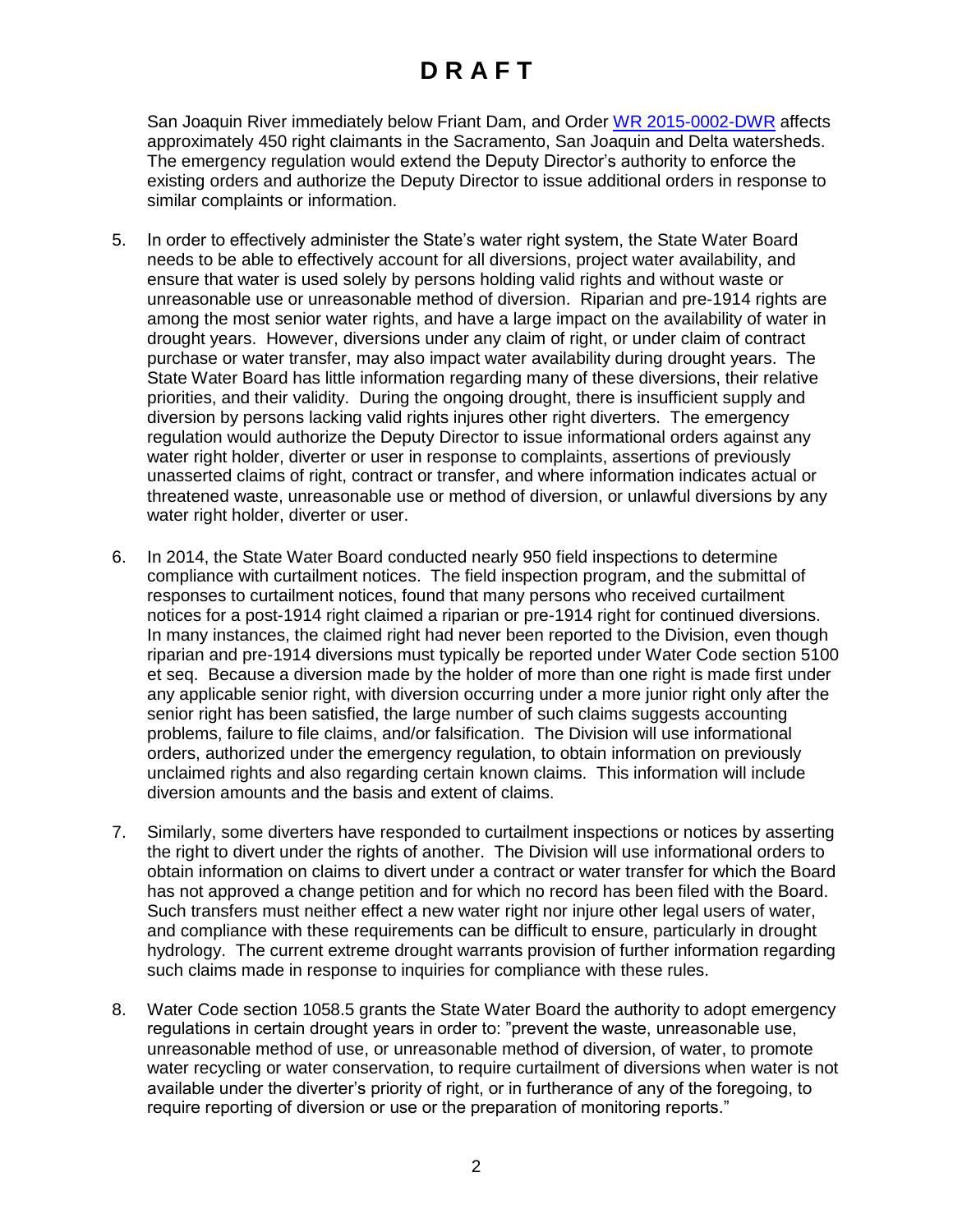- 9. The State Water Board is amending and re-adopting the emergency regulation because of emergency drought conditions and the need for prompt action.
- 10. Emergency regulations adopted under Water Code section 1058.5 remain in effect for up to 270 days.
- 11. Pursuant to Water Code section 7, the State Water Board is authorized to delegate authority to the Executive Director and to the Division of Water Rights Deputy Director. The State Water Board has delegated authority to the Executive Director and to the Deputy Director for the Division of Water Rights; and

THEREFORE BE IT RESOLVED THAT:

- 1. The State Water Board amends California Code of Regulations, title 23, section 879, as appended to this resolution as an emergency regulation;
- 2. The State Water Board staff will submit the regulation to the Office of Administrative Law (OAL) for final approval;
- 3. If, during the approval process, State Water Board staff, the State Water Board, or OAL determines that minor corrections to the language of the regulation or supporting documentation are needed for clarity or consistency, the State Water Board Executive Director, the Deputy Director for the Division of Water Rights or their designees may make such changes;
- 4. This regulation shall remain in effect for 270 days after filing with the Secretary of State unless the State Water Board determines that it is no longer necessary due to changed conditions, or unless the State Water Board renews the regulations due to continued drought conditions as described in Water Code section 1058.5;

## **CERTIFICATION**

The undersigned Clerk to the Board does hereby certify that the foregoing is a full, true, and correct copy of a resolution duly and regularly adopted at a meeting of the State Water Resources Control Board held on March 17, 2015.

> Jeanine Townsend Clerk to the Board